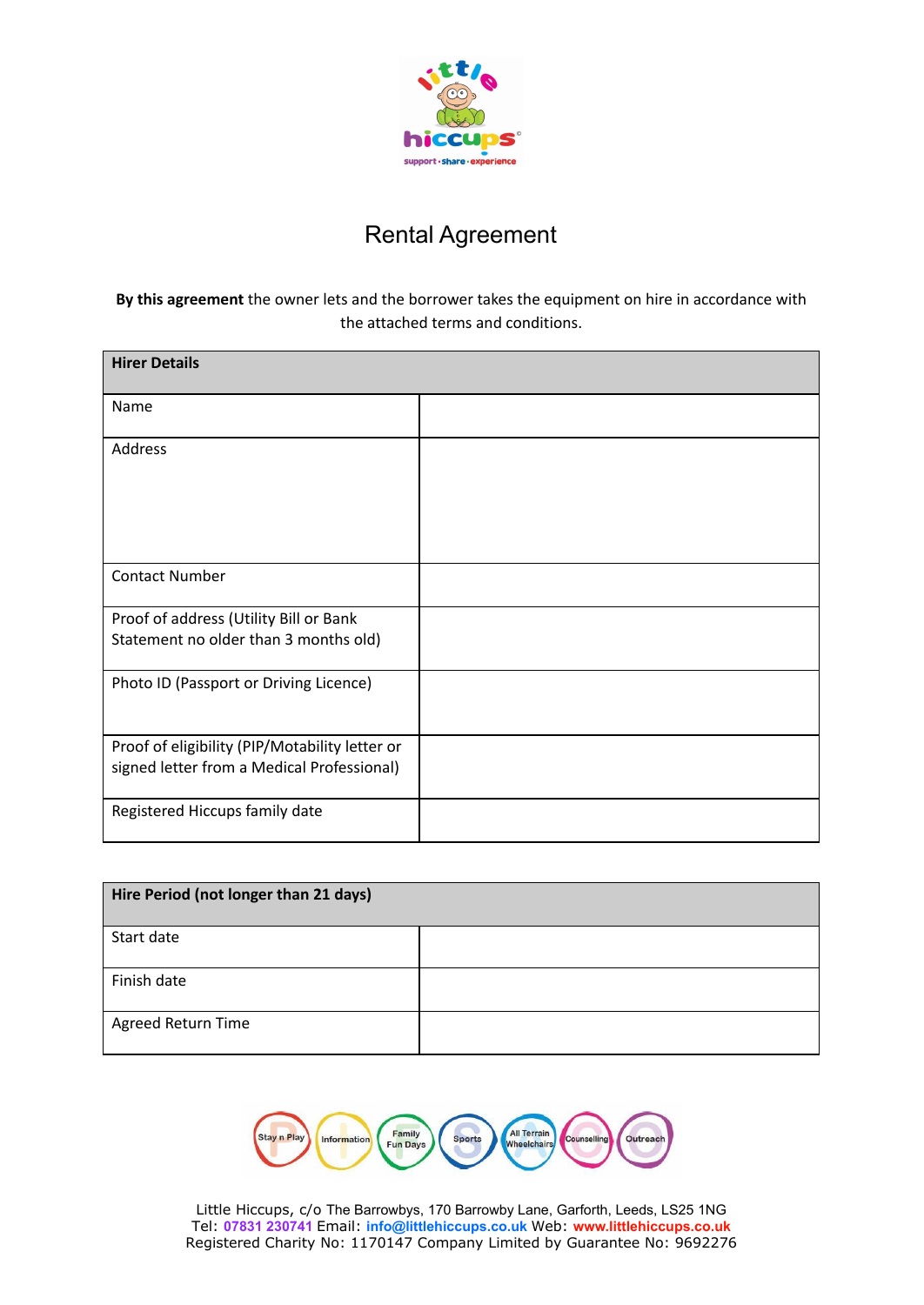

| Delta Buggy size (please refer to website for size guidance:) |  |  |  |
|---------------------------------------------------------------|--|--|--|
| Medium (Delta Buggy M2 Navy)                                  |  |  |  |
| Large (Delta Buggy L1 Navy)                                   |  |  |  |

| <b>Additional items hired</b>  |                     |                 |                    |                 |  |
|--------------------------------|---------------------|-----------------|--------------------|-----------------|--|
|                                | <b>Checking Out</b> |                 | <b>Checking In</b> |                 |  |
|                                | <b>Comments</b>     | <b>Initials</b> | <b>Comments</b>    | <b>Initials</b> |  |
| Delta Frame Side Pad Set       |                     |                 |                    |                 |  |
| Navy                           |                     |                 |                    |                 |  |
| Delta Strap Pad Set Navy       |                     |                 |                    |                 |  |
| (Size M2 or L1/L2)             |                     |                 |                    |                 |  |
| Spare Canvas with Pads &       |                     |                 |                    |                 |  |
| Straps - Black/Orange          |                     |                 |                    |                 |  |
| (Size M2 or L1/L2)             |                     |                 |                    |                 |  |
| Delta Sun Canopy Black         |                     |                 |                    |                 |  |
| (Size M2 or L1/L2)             |                     |                 |                    |                 |  |
| Delta Rain Cover               |                     |                 |                    |                 |  |
| (Size M2 or L1/L2)             |                     |                 |                    |                 |  |
| M2/L/XL Headrest               |                     |                 |                    |                 |  |
| <b>Cushion for Delta Buggy</b> |                     |                 |                    |                 |  |
| M2/L1 Seat Infil Cushion       |                     |                 |                    |                 |  |
| for Delta Buggy                |                     |                 |                    |                 |  |
| 200mm Lateral Rolls for        |                     |                 |                    |                 |  |
| Delta Buggy                    |                     |                 |                    |                 |  |
| Pommel for Delta Buggy         |                     |                 |                    |                 |  |
| (Size M2 or L/XL)              |                     |                 |                    |                 |  |

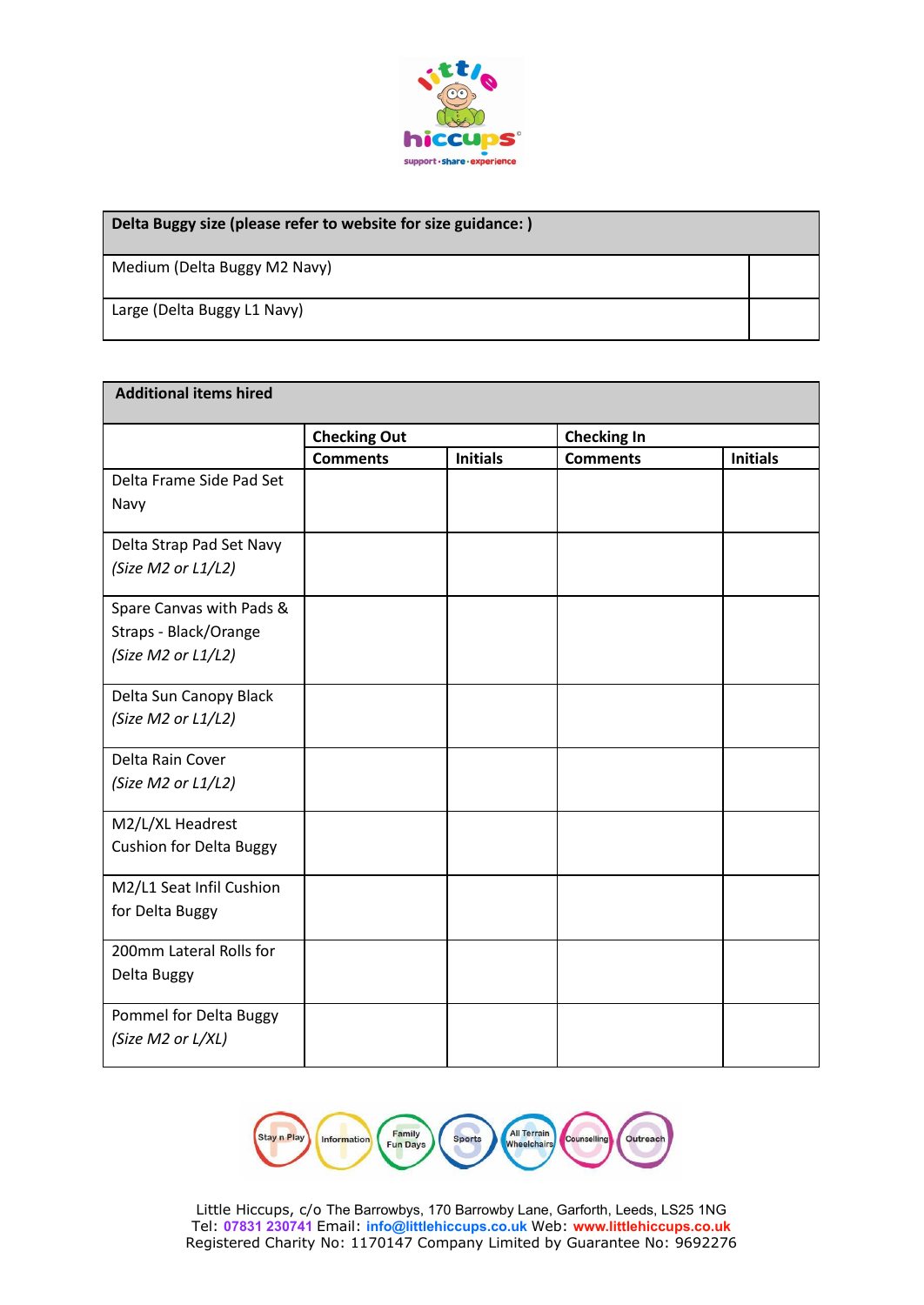

| Seat length extender for<br>Delta Buggy |  |  |
|-----------------------------------------|--|--|
| (Size M2 or L/XL)                       |  |  |
| Delta Buggy Travel Bag                  |  |  |
| (Medium or Large)                       |  |  |
| Beach Wheels for Delta                  |  |  |
| <b>Buggy</b>                            |  |  |
| Delta Trail-M1/M2 : Cycle               |  |  |
| <b>Trailer Conversion Kit</b>           |  |  |
| (Size $M1/M2$ or $L1/L2$ )              |  |  |

| Delta All Terrain Buggy Hire safety checklists                                                                                                                                                                                                                       |                     |                 |                    |                 |
|----------------------------------------------------------------------------------------------------------------------------------------------------------------------------------------------------------------------------------------------------------------------|---------------------|-----------------|--------------------|-----------------|
|                                                                                                                                                                                                                                                                      | <b>Checking Out</b> |                 | <b>Checking In</b> |                 |
|                                                                                                                                                                                                                                                                      | <b>Comments</b>     | <b>Initials</b> | <b>Comments</b>    | <b>Initials</b> |
| Anti-tipper function and<br>secure locking into place;<br>when deployed the end of<br>anti-tipper should be<br>approx. 22mm from the<br>ground.                                                                                                                      |                     |                 |                    |                 |
| Security of the quick<br>release wheel<br>attachments                                                                                                                                                                                                                |                     |                 |                    |                 |
| Wear to folding joints. If<br>there is excessive<br>movement in the joints,<br>take out a stainless steel<br>screw to inspect the<br>polymer bearing that<br>protects the aluminium<br>joint from the fixing screw.<br>The bearings can be<br>replaced if necessary. |                     |                 |                    |                 |

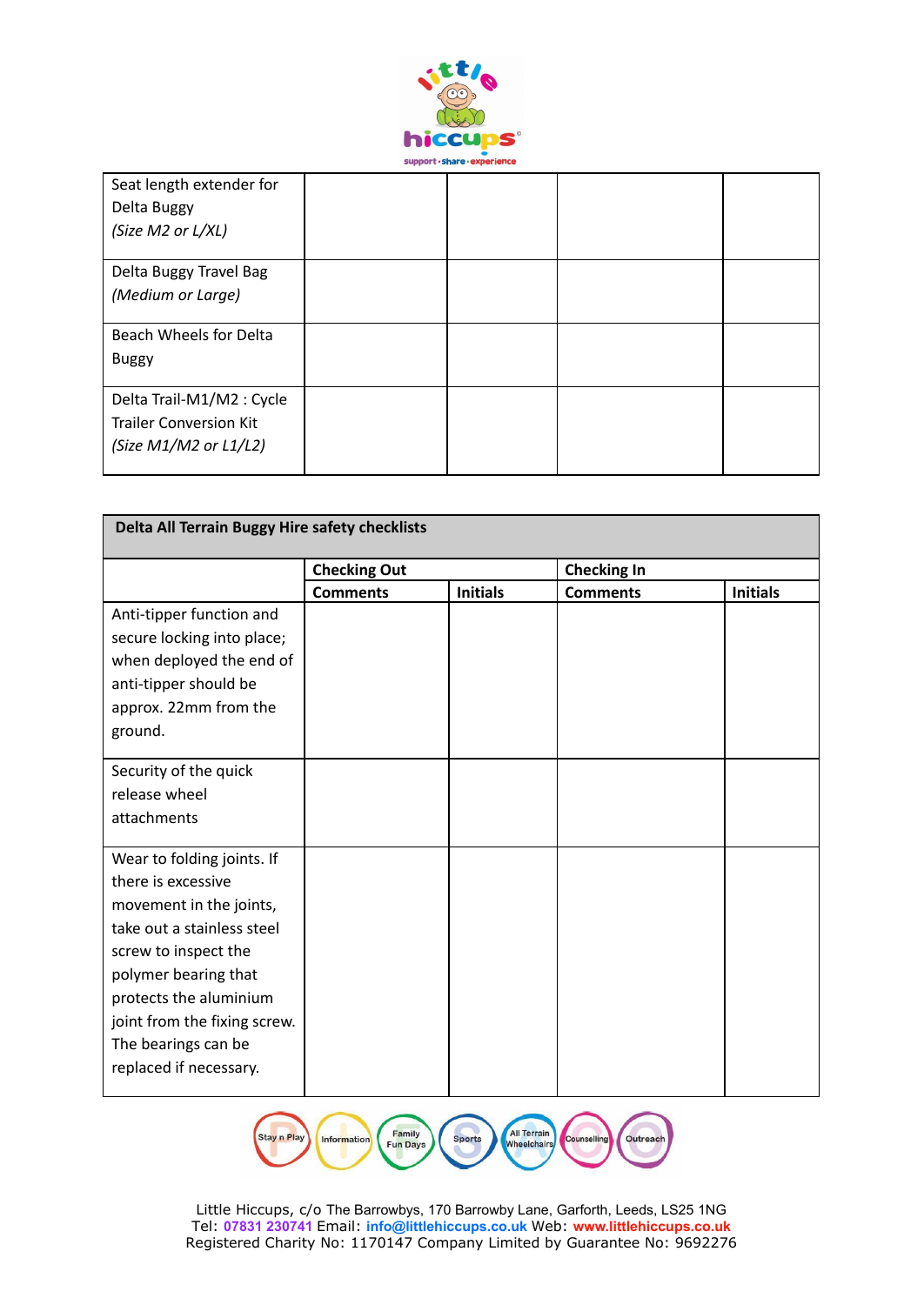

| Wear to the handle<br>adjusters clutch<br>mechanism. When the<br>handle does not lock<br>securely the adjusters<br>should be replaced.                                                                                 |  |  |
|------------------------------------------------------------------------------------------------------------------------------------------------------------------------------------------------------------------------|--|--|
| That all screws and fixings<br>are secure; folding joint<br>fixings should not be over<br>tightened.                                                                                                                   |  |  |
| Condition and secure<br>attachment of the foam<br>that covers the handle to<br>backrest frame joint.                                                                                                                   |  |  |
| Tyre wear and inflation<br>pressure. Standard tyres<br>should be inflated to 20<br>and 30 p.s.i. (1.4 and 2<br>bar). Beach wheel tyres<br>should be inflated to<br>between 10 and 15 p.s.i.<br>(0.7 and 1 bar approx). |  |  |
| Secure attachment of<br>footrest; adjust height if<br>required.                                                                                                                                                        |  |  |
| Check condition of<br>harness and foot-straps;<br>replace if necessary.                                                                                                                                                |  |  |
| Any other scuff marks /<br>damage                                                                                                                                                                                      |  |  |
| Instruction manual<br>included                                                                                                                                                                                         |  |  |

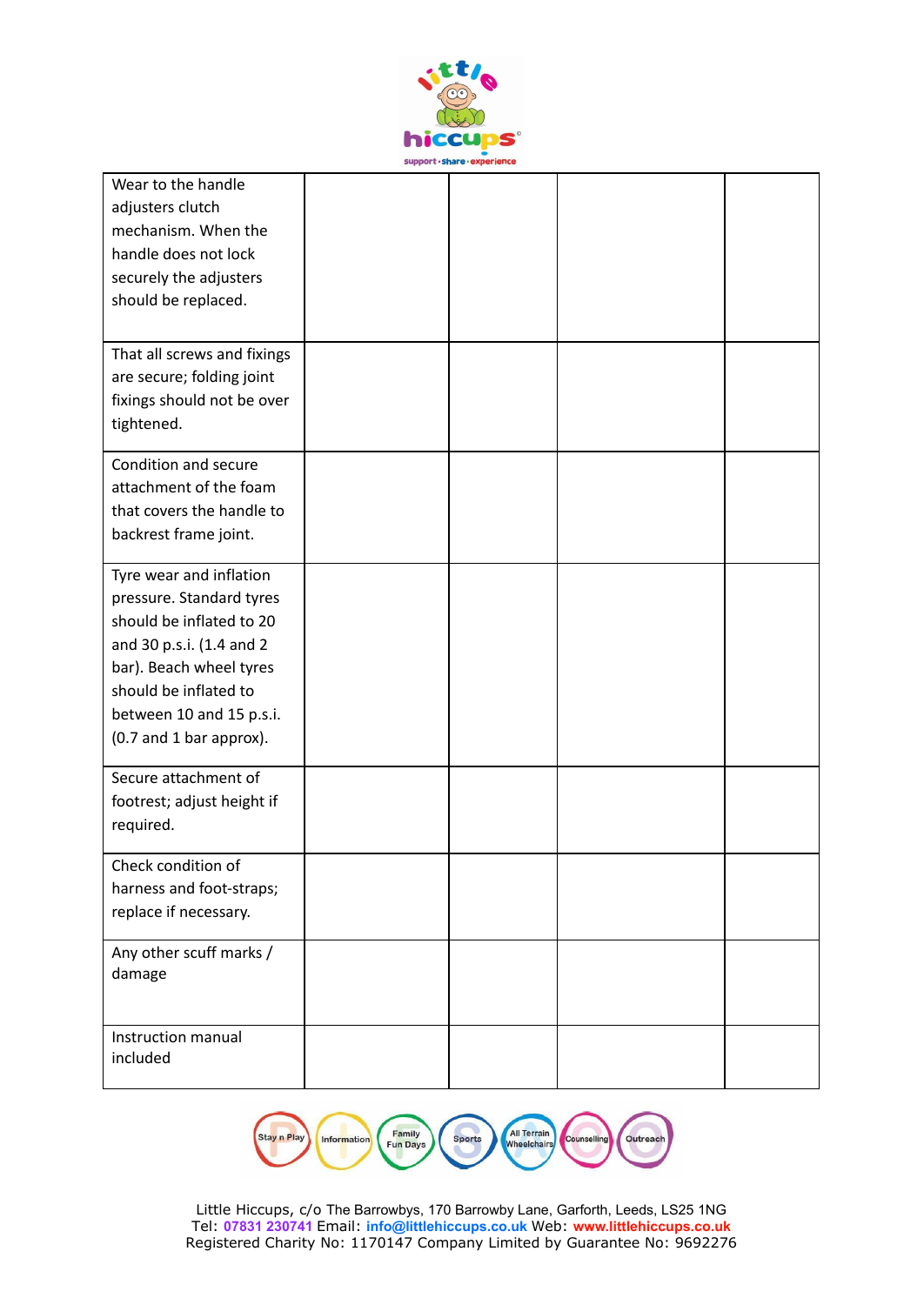

| Terms and Conditions are<br>included                 |  |  |
|------------------------------------------------------|--|--|
| First Aid kit included                               |  |  |
| <b>Accident and Fault</b><br>Reporting Form included |  |  |
| Lock included                                        |  |  |
| Slime and Pump included                              |  |  |